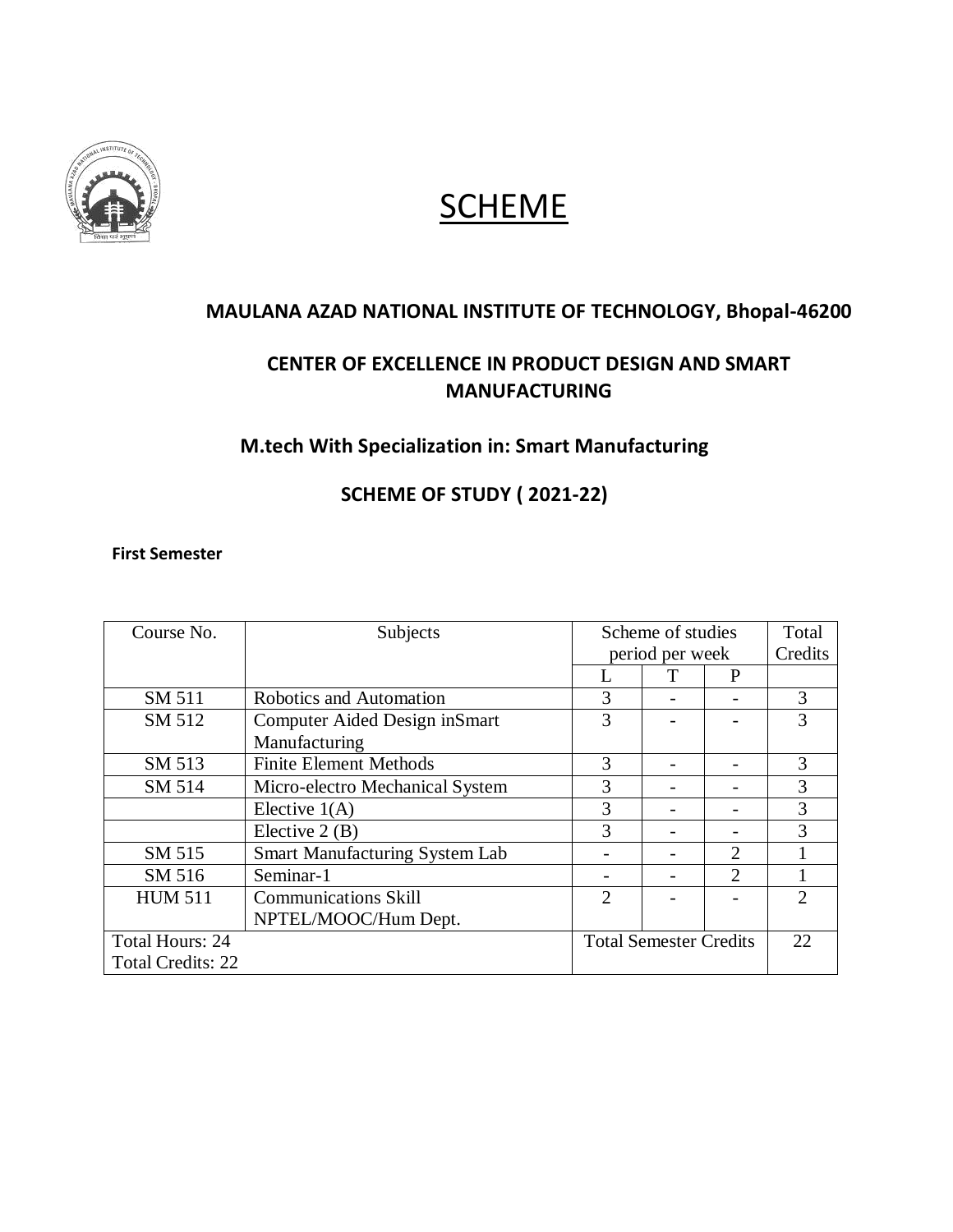#### **Second Semester**

| Course No.               | Subjects                        |                               | Scheme of studies<br>period per week |                             |                             |
|--------------------------|---------------------------------|-------------------------------|--------------------------------------|-----------------------------|-----------------------------|
|                          |                                 |                               |                                      | P                           | Credits                     |
| SM 521                   | <b>Additive Manufacturing</b>   | 3                             |                                      |                             | 3                           |
| SM 522                   | Micro Manufacturing             | 3                             |                                      |                             | 3                           |
| SM 523                   | Soft Computing Methods          | 3                             |                                      |                             | 3                           |
|                          | Elective $3(A)$                 | 3                             |                                      |                             | 3                           |
|                          | Elective $4(A)$                 | 3                             |                                      |                             | 3                           |
|                          | Elective $5(C)$                 | 3                             |                                      |                             | 3                           |
| SM 525                   | Modeling and Simulation Lab     |                               |                                      | $\overline{2}$              |                             |
| SM 524                   | Research Methodology, Technical |                               | $\overline{2}$                       |                             | $\mathcal{D}_{\mathcal{L}}$ |
|                          | <b>Report and Paper Writing</b> |                               |                                      |                             |                             |
| SM 526                   | Seminar-2                       |                               |                                      | $\mathcal{D}_{\mathcal{A}}$ |                             |
| Total Hours: 24          |                                 | <b>Total Semester Credits</b> |                                      |                             | 22                          |
| <b>Total Credits: 44</b> |                                 |                               |                                      |                             |                             |

## **Third Semester**

| Course No.        | Subjects        | Scheme of studies             |  |    | Total   |
|-------------------|-----------------|-------------------------------|--|----|---------|
|                   |                 | period per week               |  |    | Credits |
|                   |                 |                               |  |    |         |
| SM 611            | Project Phase-I |                               |  | 24 |         |
| Total Hours: 24   |                 | <b>Total Semester Credits</b> |  |    |         |
| Total Credits: 56 |                 |                               |  |    |         |